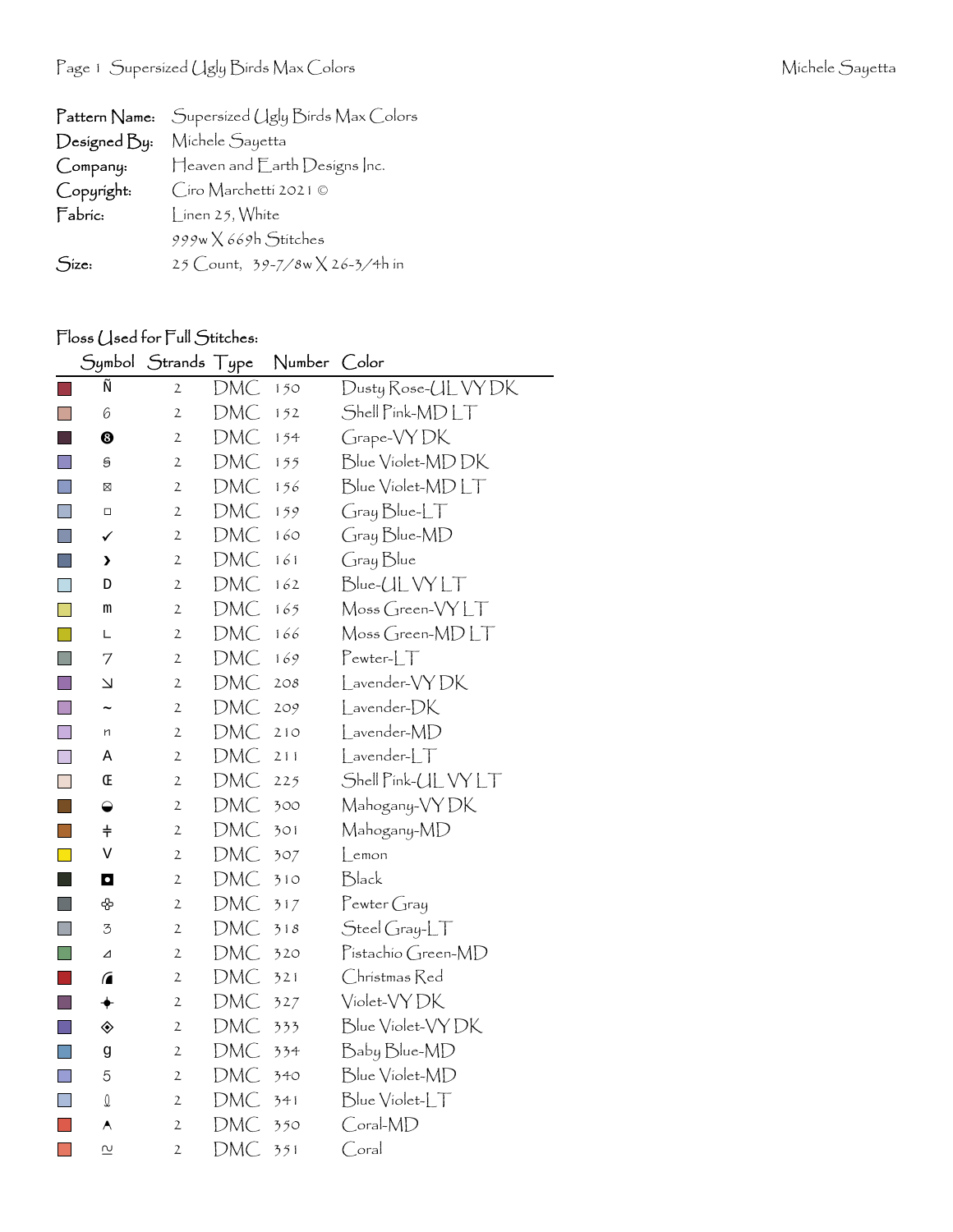$\Box$  $\overline{\phantom{a}}$  $\Box$  $\overline{\phantom{a}}$  $\Box$  $\overline{\phantom{a}}$  $\begin{bmatrix} 1 \\ 2 \end{bmatrix}$  $\overline{\phantom{a}}$  $\overline{\mathbb{R}^2}$  $\overline{\phantom{a}}$  $\Box$  $\Box$  $\overline{\phantom{a}}$  $\begin{bmatrix} 1 \\ 1 \end{bmatrix}$  $\Box$  $\Box$  $\mathbb{R}^3$  $\mathbb{R}^n$  $\begin{array}{|c|} \hline \hline \hline \hline \hline \hline \hline \end{array}$  $\mathbb{R}^n$  $\mathbb{R}^3$  $\Box$ **I**  $\Box$  $\overline{\phantom{a}}$  $\overline{\phantom{a}}$  $\Box$  $\Box$  $\Box$  $\Box$  $\Box$  $\begin{bmatrix} 1 \\ 1 \end{bmatrix}$  $\mathcal{L}_{\mathcal{A}}$  $\overline{\phantom{a}}$  $\overline{\phantom{a}}$  $\mathcal{C}^{\mathcal{A}}$  $\begin{bmatrix} 1 \\ 1 \end{bmatrix}$  $\Box$  $\Box$  $\Box$  $\overline{\mathbb{R}^2}$  $\mathcal{L}_{\mathcal{A}}$ 

|                             | Symbol Strands Type |     | Number Color |                         |
|-----------------------------|---------------------|-----|--------------|-------------------------|
| 0                           | $\mathfrak{2}$      | DMC | 372          | Mustard-LT              |
| ◀                           | 2                   | DMC | 400          | Mahogany-DK             |
| O                           | 2                   | DMC | 402          | Mahogany-VYLT           |
| 坐                           | $\mathbf{2}$        | DMC | 413          | Pewter Gray-DK          |
| ┛                           | $\mathbf{2}$        | DMC | 414          | Steel Gray-DK           |
| $\ll$                       | 2                   | DMC | 415          | $\mathsf{Pearl}$ Gray   |
| ∓                           | $\mathbf{2}$        | DMC | 433          | Brown-MD                |
| ⋇                           | 2                   | DMC | 434          | $Brown$ - $T$           |
| ♦                           | $\mathbf{2}$        | DMC | 435          | Brown-VYLT              |
| æ                           | $\mathbf{2}$        | DMC | 436          | Tan                     |
| R                           | $\mathbf{2}$        | DMC | 445          | $L$ emon- $LT$          |
| □                           | 2                   | DMC | 451          | Shell Gray-DK           |
| С                           | $\mathbf{2}$        | DMC | 452          | Shell Gray-MD           |
| ග                           | $\mathbf{2}$        | DMC | 469          | Avocado Green           |
| 2                           | $\mathbf{2}$        | DMC | 470          | Avocado Green-LT        |
| ♦                           | $\mathbf{2}$        | DMC | 471          | $Avocado (green-VY)$    |
|                             | $\mathbf{2}$        | DMC | 498          | Christmas Red-DK        |
| Ü                           | $\mathbf{2}$        | DMC | 500          | Blue Green-VY DK        |
| Ħ                           | 2                   | DMC | 517          | Wedgewood-DK            |
| Ø                           | 2                   | DMC | 520          | $\mathsf{Fcm}$ Green-DK |
| a                           | $\mathbf{2}$        | DMC | 524          | Fern Green-VYLT         |
| ⋔                           | $\mathbf{2}$        | DMC | 535          | Ash Gray-VYLT           |
| ♦                           | 2                   | DMC | 550          | Violet-VY DK            |
| $\color{red} \blacklozenge$ | $\mathbf{2}$        | DMC | 552          | Violet-MD               |
| v                           | $\mathbf{2}$        | DMC | 553          | Violet                  |
| ⇧                           | $\mathbf{2}$        | DMC | 554          | $Violet-T$              |
| Ö                           | 2                   | DMC | 561          | Jade-VYDK               |
| ⊞                           | $\mathfrak{2}$      | DMC | 562          | Jade-MD                 |
| 未                           | 2                   | DMC | 580          | Moss Green-DK           |
| 皿                           | $\mathbf{2}$        | DMC | 581          | Moss Green              |
| 9                           | $\mathbf{2}$        | DMC | 597          | Turquoise               |
| N                           | 2                   | DMC | 598          | Turquoise-LT            |
| $\bullet$                   | 2                   | DMC | 600          | Cranberry-VY DK         |
| ◁                           | $\mathbf{2}$        | DMC | 603          | Cranberry               |
| $\left($                    | 2                   | DMC | 604          | $C$ ranberry- $LT$      |
| ☀                           | 2                   | DMC | 606          | Bright Orange-Red       |
| 圏                           | $\mathbf{2}$        | DMC | 610          | Drab Brown-DK           |
| У                           | 2                   | DMC | 640          | Beige Gray-VY DK        |
| $\oplus$                    | 2                   | DMC | 645          | Beaver Gray-VY DK       |

/ 2 DMC 647 Beaver Gray-MD Ë 2 DMC 648 Beaver Gray-LT ‰ 2 DMC 666 Christmas Red-BRT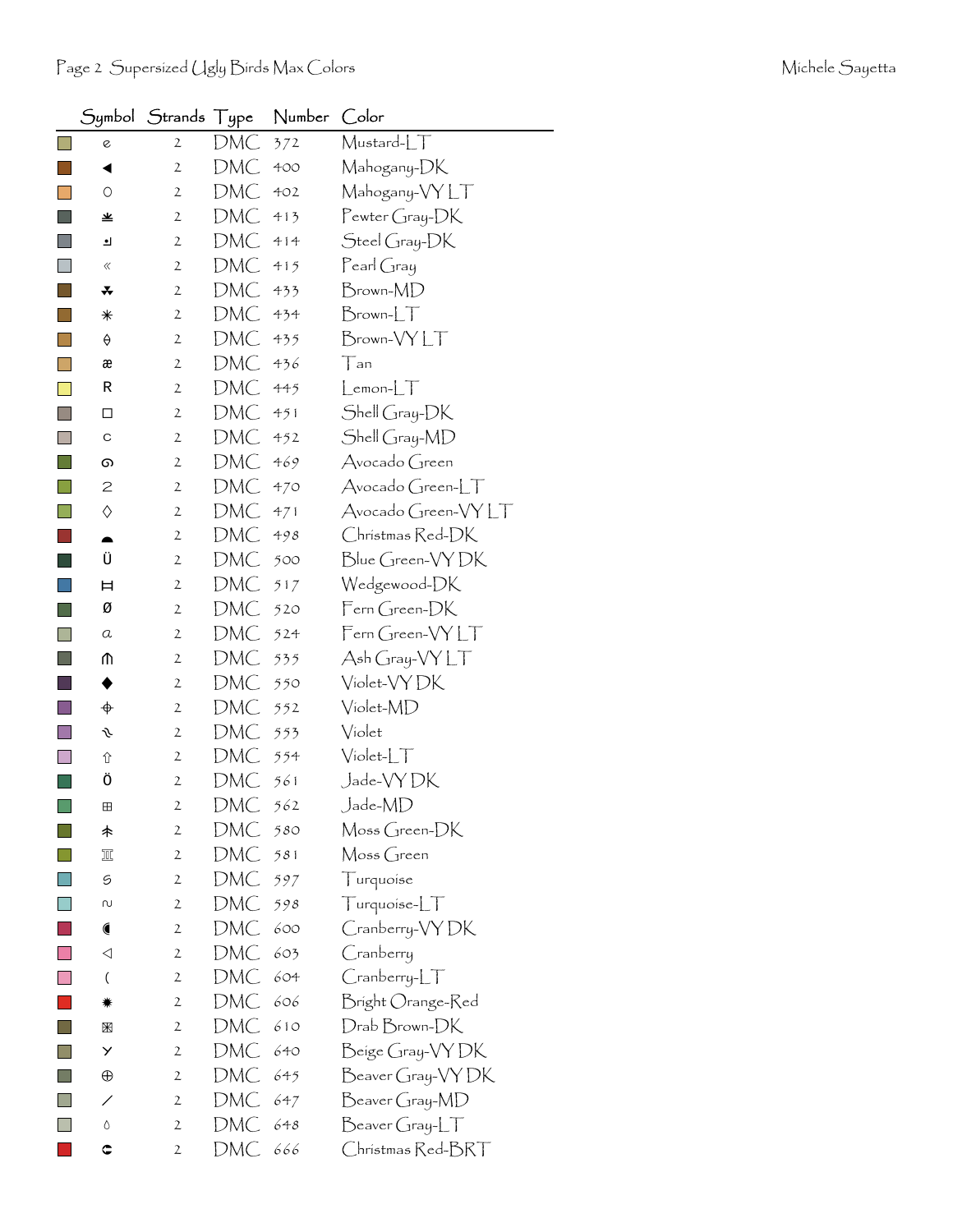|        |               | Symbol $\,$ Strands $\,$ Type |     | Number | Color                       |
|--------|---------------|-------------------------------|-----|--------|-----------------------------|
| $\Box$ | @             | 2                             | DMC | 677    | Old Gold-VYLT               |
|        | ◆◆            | $\mathfrak{2}$                | DMC | 700    | Christmas Green-BRT         |
|        | ❀             | 2                             | DMC | 702    | Kelly Green                 |
|        | Δ             | $\mathbf{2}$                  | DMC | 704    | Chartreuse-BRT              |
|        | A,            | 2                             | DMC | 718    | Plum                        |
|        | ₩             | 2                             | DMC | 720    | Orange Spice-DK             |
|        | ⋈             | $\mathbf{2}$                  | DMC | 721    | Orange Spice-MD             |
|        | q             | 2                             | DMC | 726    | Topaz-LT                    |
|        | ¼             | $\mathbf{2}$                  | DMC | 728    | Topaz                       |
|        | ⇨             | $\mathfrak{2}$                | DMC | 729    | Old Gold-MD                 |
|        | ⊡             | $\mathbf{2}$                  | DMC | 730    | Olive Green-VY DK           |
|        | Z             | 2                             | DMC | 732    | $\bigcirc$ live Green       |
|        | ₩             | $\mathfrak{2}$                | DMC | 733    | Olive Green-MD              |
|        | ‰             | $\mathbf{2}$                  | DMC | 738    | Tan-VYLT                    |
|        | 0             | 2                             | DMC | 741    | Tangerine-MD                |
|        | r             | 2                             | DMC | 744    | Yellow-Pale                 |
| ×      | М             | $\mathbf{2}$                  | DMC | 754    | $\sf {P}$ each- $\sf L\top$ |
|        | I             | 2                             | DMC | 760    | Salmon                      |
|        | а             | 2                             | DMC | 775    | Baby Blue-VY LT             |
|        | ∻             | $\mathbf{2}$                  | DMC | 779    | Cocoa-DK                    |
|        | ∴.            | $\mathfrak{2}$                | DMC | 780    | Topaz-UL VY DK              |
|        | ⅓             | 2                             | DMC | 782    | Topaz-DK                    |
|        | Д             | $\mathbf{2}$                  | DMC | 783    | Topaz-MD                    |
|        | ÿ             | 2                             | DMC | 791    | Cornflower Blue-VY DK       |
|        | 53            | 2                             | DMC | 792    | Cornflower Blue-DK          |
|        | ↖             | $\mathbf{2}$                  | DMC | 793    | Cornflower Blue-MD          |
|        | t             | $\mathbf{2}$                  | DMC | 794    | Cornflower Blue-LT          |
|        | I             | 2                             | DMC | 796    | Royal Blue-DK               |
|        | ٥             | $\mathbf{2}$                  | DMC | 797    | Royal Blue                  |
|        | ¥             | $\mathbf{2}$                  | DMC | 798    | Delft Blue-DK               |
|        | $\circ$       | 2                             | DMC | 799    | Delft Blue-MD               |
| $\Box$ | $\&$          | $\mathbf{2}$                  | DMC | 800    | Delft Blue-Pale             |
|        | £             | $\mathbf{2}$                  | DMC | 801    | Coffee Brown-DK             |
|        | ×             | $\mathbf{2}$                  | DMC | 803    | Baby Blue-CL VY DK          |
|        | ⇖             | $\mathbf{2}$                  | DMC | 807    | Peacock Blue                |
| $\Box$ | 9             | $\mathbf{2}$                  | DMC | 809    | Delft Blue                  |
|        | X             | $\mathfrak{2}$                | DMC | 814    | Garnet-DK                   |
|        | $\frac{3}{4}$ | $\mathbf{2}$                  | DMC | 815    | Garnet-MD                   |
|        | ®             | $\mathbf{2}$                  | DMC | 817    | Coral Red-VY DK             |
|        | G             | $\mathfrak{2}$                | DMC | 819    | Baby Pink-LT                |
|        | Q             | $\mathbf{2}$                  | DMC | 820    | Royal Blue-VY DK            |
|        |               | $\overline{2}$                | DMC | 823    | Navy Blue-DK                |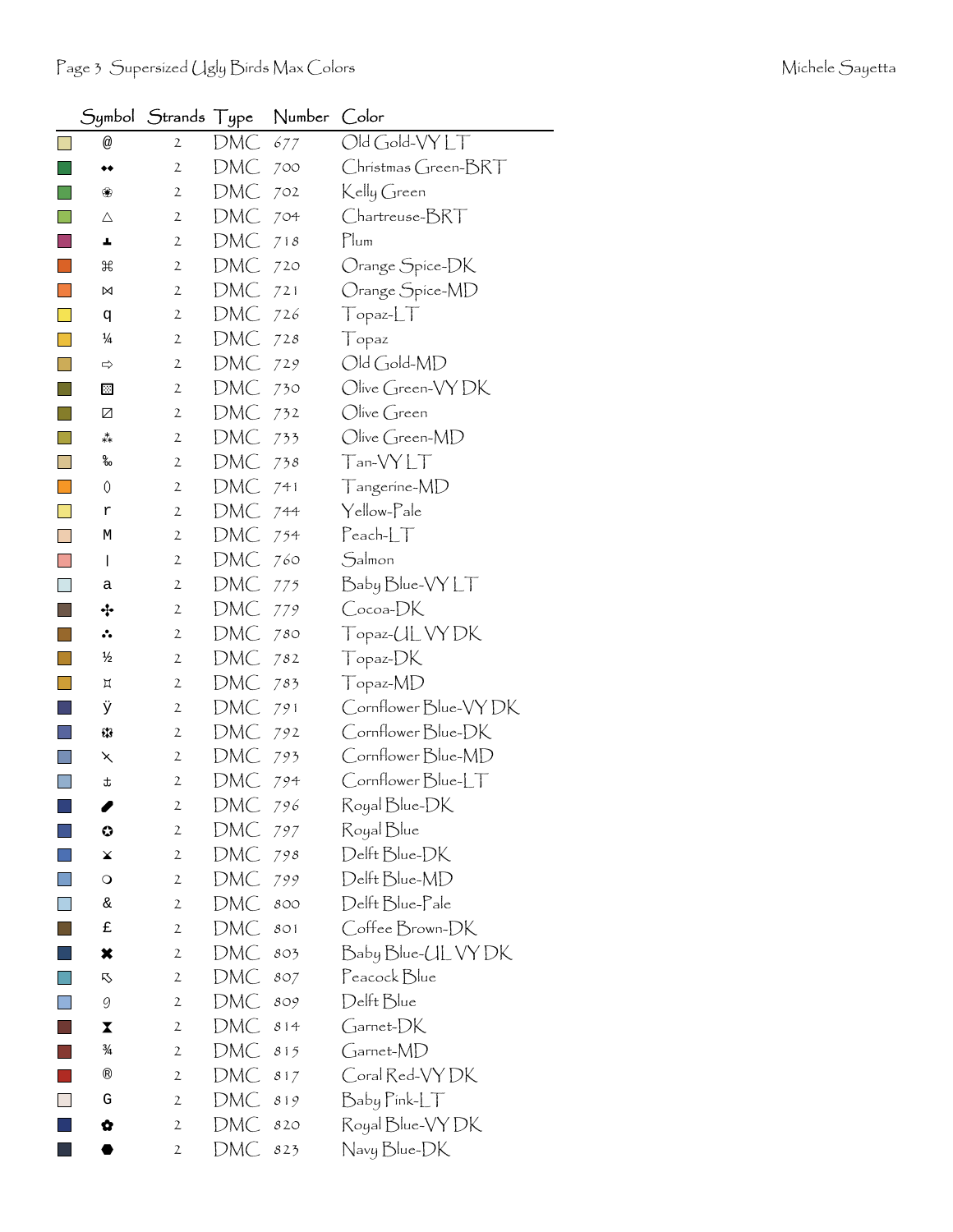|                          |                      | Symbol $\,$ Strands $\top$ ype |            | Number Color |                                  |
|--------------------------|----------------------|--------------------------------|------------|--------------|----------------------------------|
|                          | 冫                    | $\mathbf{2}$                   | DMC        | 825          | Blue-DK                          |
|                          | خ                    | $\mathbf{2}$                   | DMC        | 826          | Blue-MD                          |
|                          | X                    | $\mathbf{2}$                   | DMC        | 831          | Golden Olive-MD                  |
|                          | +                    | $\mathbf{2}$                   | DMC        | 832          | Golden Olive                     |
|                          | ⇦                    | $\mathbf{2}$                   | DMC        | 833          | Golden Olive-LT                  |
|                          | $\triangleright$     | $\mathbf{2}$                   | DMC        | 834          | Golden Olive-VYLT                |
|                          | 8                    | $\mathbf{2}$                   | DMC        | 838          | Beige Brown-VY DK                |
|                          | W                    | $\mathbf{2}$                   | DMC        | 842          | Beige Brown-VYLT                 |
|                          |                      | $\mathbf{2}$                   | DMC        | 890          | Pistachio Green-ULDK             |
|                          | $\langle$            | $\mathbf{2}$                   | DMC        | 894          | $C$ arnation- $\forall Y \bot T$ |
|                          |                      | $\mathbf{2}$                   | DMC        | 895          | Hunter Green-VYDK                |
|                          | ▲                    | $\mathbf{2}$                   | DMC        | 898          | Coffee Brown-VYDK                |
|                          | 4                    | $\mathbf{2}$                   | DMC        | 899          | Rose-MD                          |
|                          | L                    | $\mathbf{2}$                   | DMC        | 900          | Burnt Orange-DK                  |
|                          |                      | $\mathbf{2}$                   | DMC        | 904          | Parrot Green-VYDK                |
|                          | z                    | $\mathbf{2}$                   | DMC        | 905          | Parrot Green-DK                  |
|                          | н                    | $\mathbf{2}$                   | DMC        | 906          | Parrot Green-MD                  |
|                          | $\boxtimes$          | $\mathbf{2}$                   | DMC        | 909          | Emerald Green-VYDK               |
|                          | ŧ                    | $\mathbf{2}$                   | DMC        | 911          | Emerald Green-MD                 |
|                          | 余                    | $\mathbf{2}$                   | DMC        | 913          | Nile Green-MD                    |
|                          |                      | $\mathbf{2}$                   | DMC        | 915          | $Plum-DK$                        |
|                          | ◢                    | $\mathbf{2}$                   | DMC        | 917          | $Plum-MD$                        |
|                          |                      | $\mathbf{2}$                   | DMC        | 918          | Red Copper-DK                    |
|                          | ⚠                    | $\mathbf{2}$                   | DMC        | 919          | Red Copper                       |
|                          | ╲                    | $\mathbf{2}$                   | DMC        | 920          | Copper-MD                        |
|                          | ⊚                    | $\mathbf{2}$                   | DMC        | 921          | Copper                           |
|                          | $\ddot{\phantom{a}}$ | $\mathbf{2}$                   | <b>DMC</b> | 922          | $Copper-LT$                      |
| $\overline{\phantom{a}}$ | ✧                    | $\mathbf{z}$                   | DMC        | 927          | Gray Green-LT                    |
|                          | ◪                    | $\mathbf{2}$                   | DMC        | 930          | Antique Blue-DK                  |
|                          | Ø                    | $\mathbf{2}$                   | DMC        | 934          | Black Avocado Green              |
|                          |                      | $\mathbf{2}$                   | DMC        | 935          | Avocado Green-DK                 |
|                          |                      | $\mathbf{2}$                   | DMC        | 936          | Avocado Green-VY DK              |
|                          | ❖                    | $\mathbf{2}$                   | DMC        | 937          | Avocado Green-MD                 |
|                          | ⇓                    | $\mathbf{2}$                   | DMC        | 938          | Coffee Brown-ULDK                |
|                          | ٠                    | $\mathbf{2}$                   | DMC        | 939          | Navy Blue-VY DK                  |
|                          | ¥                    | $\mathbf{2}$                   | <b>DMC</b> | 943          | Bright Green-MD                  |
|                          |                      | $\mathbf{2}$                   | DMC        | 946          | Burnt Orange-MD                  |
|                          | N                    | $\mathbf{2}$                   | DMC        | 947          | Burnt Orange                     |
|                          |                      | $\mathbf{2}$                   | DMC        | 958          | Sea Green-DK                     |
|                          | I                    | $\mathbf{2}$                   | DMC        | 959          | Sea Green-MD                     |
|                          | В                    | $\mathbf{2}$                   | DMC        | 964          | $\mathcal{S}$ ea Green-L $\top$  |
|                          | $\leftrightarrow$    | $\mathbf{2}$                   | DMC        | 970          | Pumpkin-LT                       |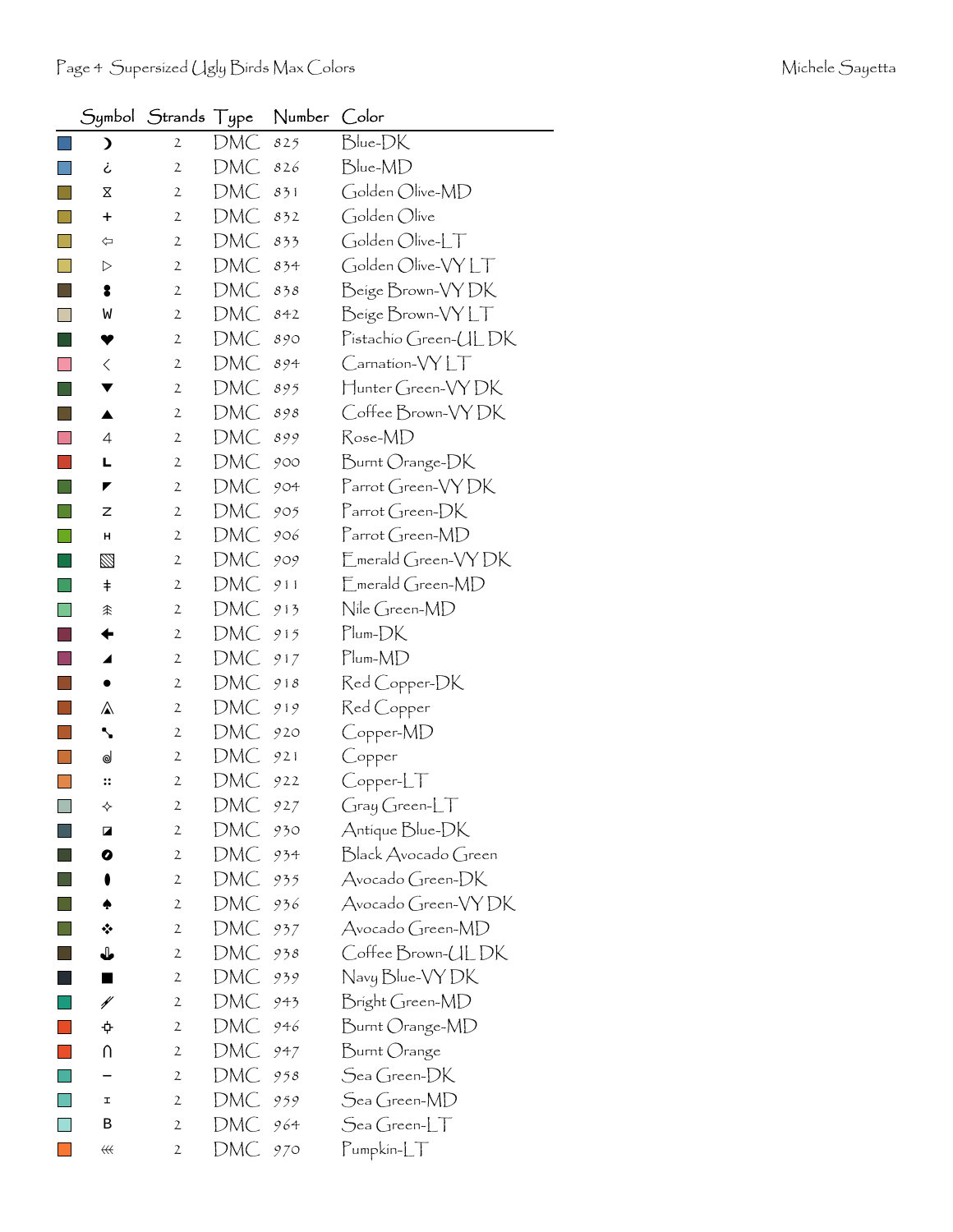|      |                                    | Symbol Strands Type |            | Number | Color                                  |
|------|------------------------------------|---------------------|------------|--------|----------------------------------------|
| l al | Ä                                  | $\mathbf{2}$        | DMC        | 976    | Golden Brown-MD                        |
|      | $\left. \right\rangle$             | $\mathbf{2}$        | DMC        | 977    | Golden Brown-LT                        |
|      | ▶                                  | 2                   | DMC        | 986    | Forest Green-VYDK                      |
|      | ×                                  | $\mathbf{2}$        | DMC        | 987    | $\mathsf{Forest}$ Green- $\mathsf{DK}$ |
|      | $\ensuremath{\mathsf{III}}\xspace$ | 2                   | DMC        | 996    | Electric Blue-MD                       |
|      | ⇔                                  | $\mathbf{2}$        | DMC        | 3011   | Khakí Green-DK                         |
|      | 饕                                  | $\mathbf{2}$        | DMC        | 3012   | Khakí Green-MD                         |
|      | ш                                  | 2                   | DMC        | 3021   | Brown Gray-VY DK                       |
| n    | m                                  | 2                   | DMC        | 3022   | Brown Gray-MD                          |
|      | )                                  | 2                   | DMC        | 3023   | $Brown Gray-LT$                        |
|      | →                                  | $\mathbf{2}$        | DMC        | 3031   | Mocha Brown-VY DK                      |
|      | Ν                                  | 2                   | DMC        | 3033   | Mocha Brown-VY LT                      |
|      | $\odot$                            | $\mathbf{2}$        | DMC        | 3041   | Antique Violet-MD                      |
|      | $^{\circ}$                         | $\mathbf{2}$        | DMC        | 3042   | Antique Violet-LT                      |
|      | Ë                                  | $\mathbf{2}$        | DMC        | 3051   | $G$ reen $G$ ray- $DK$                 |
|      | Ϋ                                  | 2                   | DMC        | 3072   | Beaver Gray-VYLT                       |
| ×.   | b                                  | $\mathbf{2}$        | DMC        | 3078   | Golden Yellow-VYLT                     |
|      | ⊚                                  | 2                   | DMC        | 3328   | Salmon-DK                              |
|      | =                                  | 2                   | DMC        | 3345   | Hunter Green-DK                        |
|      | ¥                                  | $\mathbf{2}$        | DMC        | 3346   | $\biguplus$ unter Green                |
|      | $\heartsuit$                       | $\mathbf{2}$        | DMC        | 3348   | Yellow Green-LT                        |
|      | Đ                                  | 2                   | DMC        | 3350   | Dusty Rose-UL DK                       |
|      | ☆                                  | $\mathbf{2}$        | DMC        | 3364   | $\mathsf{P}$ ine Green                 |
|      |                                    | 2                   | DMC        | 3371   | Black Brown                            |
|      | ₩                                  | 2                   | DMC        | 3687   | Mauve                                  |
|      | ?                                  | $\mathbf{2}$        | DMC        | 3688   | Mauve-MD                               |
|      | f                                  | $\mathbf{2}$        | DMC        | 3689   | $M$ auve- $LT$                         |
|      |                                    | $\mathfrak{2}$      | DMC        | 3705   | Melon-DK                               |
|      | ┥                                  | $\mathbf{2}$        | DMC        | 3721   | Shell Pink-DK                          |
|      | ൿ                                  | $\overline{2}$      | DMC        | 3722   | Shell Pink-MD                          |
|      | S                                  | $\mathbf{2}$        | <b>DMC</b> | 3727   | Antique Mauve-LT                       |
|      | ٧                                  | $\mathbf{2}$        | DMC        | 3731   | Dusty Rose-VY DK                       |
|      | j                                  | $\mathbf{2}$        | DMC        | 3747   | Blue Violet-VY LT                      |
|      | н                                  | $\mathbf{2}$        | DMC        | 3750   | Antique Blue-VY DK                     |
|      | ₩                                  | 2                   | DMC        | 3760   | Wedgewood-MD                           |
|      | TM                                 | $\mathbf{2}$        | DMC        | 3765   | Peacock Blue-VY DK                     |
|      | ⇩                                  | $\mathbf{2}$        | DMC        | 3766   | Peacock Blue-LT                        |
|      | ?                                  | $\mathbf{2}$        | DMC        | 3770   | Tawny-VYLT                             |
|      | Q                                  | $\mathbf{2}$        | DMC        | 3771   | Terra Cotta-ULVYLT                     |
|      | ≯                                  | $\mathbf{2}$        | DMC        | 3776   | Mahogany-LT                            |
|      | 0                                  | $\mathbf{2}$        | DMC        | 3778   | $T$ erra $C$ otta- $LT$                |
|      | d                                  | 2                   | DMC        | 3779   | Terra Cotta-UL VY LT                   |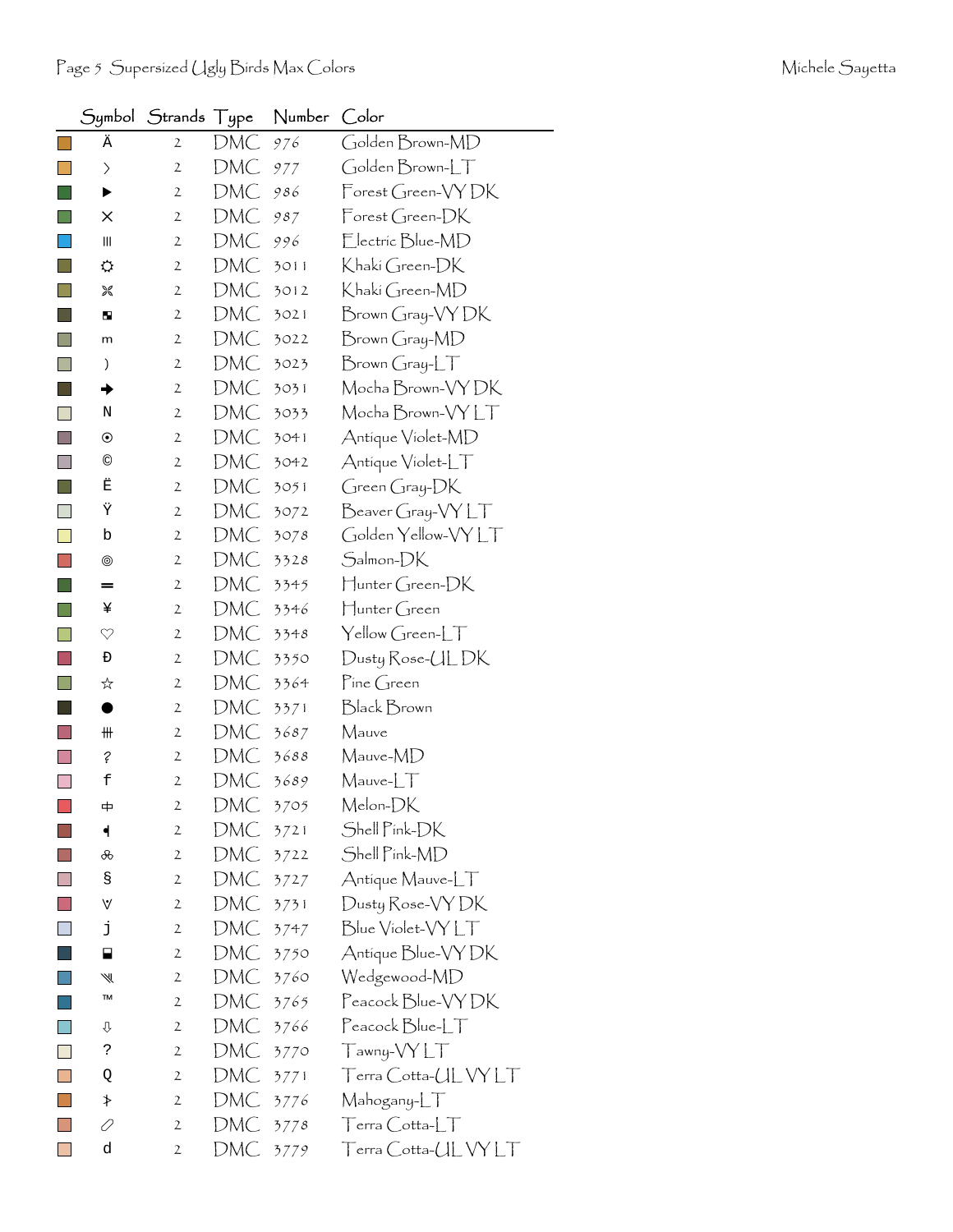|                                                                                                                       |                   | Symbol Strands Type |     | Number | Color                  |
|-----------------------------------------------------------------------------------------------------------------------|-------------------|---------------------|-----|--------|------------------------|
| $\sim$                                                                                                                | t                 | 2                   | DMC | 3781   | Mocha Brown-DK         |
|                                                                                                                       | ¢                 | $\mathbf{2}$        | DMC | 3782   | Mocha Brown-LT         |
|                                                                                                                       | ★                 | 2                   | DMC | 3787   | Brown Gray-DK          |
|                                                                                                                       | ♣                 | 2                   | DMC | 3799   | Pewter Gray-VY DK      |
|                                                                                                                       | ¶                 | 2                   | DMC | 3801   | Christmas Red-LT       |
|                                                                                                                       | т                 | 2                   | DMC | 3807   | Cornflower Blue        |
|                                                                                                                       | €                 | 2                   | DMC | 3808   | Turquoise-UL VY DK     |
|                                                                                                                       | #                 | 2                   | DMC | 3810   | Turquoise-DK           |
| <b>Contract Contract Contract Contract Contract Contract Contract Contract Contract Contract Contract Contract Co</b> | ిం                | 2                   | DMC | 3811   | Turquoise-VYLT         |
|                                                                                                                       | Λ                 | 2                   | DMC | 3813   | $Blue Green-LT$        |
|                                                                                                                       | $\circledbullet$  | 2                   | DMC | 3814   | Aquamarine             |
|                                                                                                                       | Ø                 | 2                   | DMC | 3815   | Celadon Green-DK       |
|                                                                                                                       | ٠ŀ                | 2                   | DMC | 3816   | Celadon Green-MD       |
|                                                                                                                       | ♠                 | $\mathbf{2}$        | DMC | 3818   | Emerald Green-UL VY DK |
|                                                                                                                       | 8                 | 2                   | DMC | 3819   | Moss Green-LT          |
|                                                                                                                       | Ç                 | 2                   | DMC | 3820   | Straw-DK               |
|                                                                                                                       | Κ                 | $\mathbf{2}$        | DMC | 3821   | Straw                  |
|                                                                                                                       | F                 | 2                   | DMC | 3822   | $Straw-LT$             |
|                                                                                                                       | ↖                 | 2                   | DMC | 3830   | Terra Cotta-MD         |
|                                                                                                                       | п                 | $\mathbf{2}$        | DMC | 3834   | Grape-DK               |
|                                                                                                                       | ×.                | 2                   | DMC | 3835   | Grape-MD               |
|                                                                                                                       | مر                | 2                   | DMC | 3836   | GrapherLT              |
|                                                                                                                       | ∢                 | $\mathbf{2}$        | DMC | 3837   | Lavender-ULDK          |
|                                                                                                                       | ◈                 | 2                   | DMC | 3838   | Lavender Blue-DK       |
|                                                                                                                       | ⊡                 | 2                   | DMC | 3839   | Lavender Blue-MD       |
|                                                                                                                       | œ                 | 2                   | DMC | 3840   | $L$ avender $Blue-LT$  |
|                                                                                                                       | ∗,                | $\mathbf{2}$        | DMC | 3842   | Wedgewood-DK           |
|                                                                                                                       | Æ                 | 2                   | DMC | 3846   | Bright Turquoise-LT    |
|                                                                                                                       | ф                 | $\mathbf{2}$        | DMC | 3847   | Teal Green-DK          |
|                                                                                                                       | ▣                 | $\mathbf{2}$        | DMC | 3848   | Teal Green-MD          |
|                                                                                                                       | ∗                 | $\mathbf{2}$        | DMC | 3850   | Bright Green-DK        |
|                                                                                                                       | ↑                 | $\mathbf{2}$        | DMC | 3851   | Bright Green           |
|                                                                                                                       | ٦                 | $\mathbf{2}$        | DMC | 3853   | Autumn Gold-DK         |
|                                                                                                                       | š                 | $\mathbf{2}$        | DMC | 3856   | Mahogany-UL VY LT      |
|                                                                                                                       | ⊕                 | $\mathbf{2}$        | DMC | 3857   | Rosewood-DK            |
|                                                                                                                       | $^{\prime\prime}$ | $\mathbf{2}$        | DMC | 3858   | Rosewood-MD            |
|                                                                                                                       | \$                | $\mathbf{2}$        | DMC | 3860   | Cocoa                  |
|                                                                                                                       | √                 | $\mathbf{2}$        | DMC | 3861   | $C$ ocoa- $LT$         |
|                                                                                                                       | ÷                 | $\mathbf{2}$        | DMC | 3862   | Mocha Beige-DK         |
|                                                                                                                       | ◈                 | $\mathbf{2}$        | DMC | 3863   | Mocha Beige-MD         |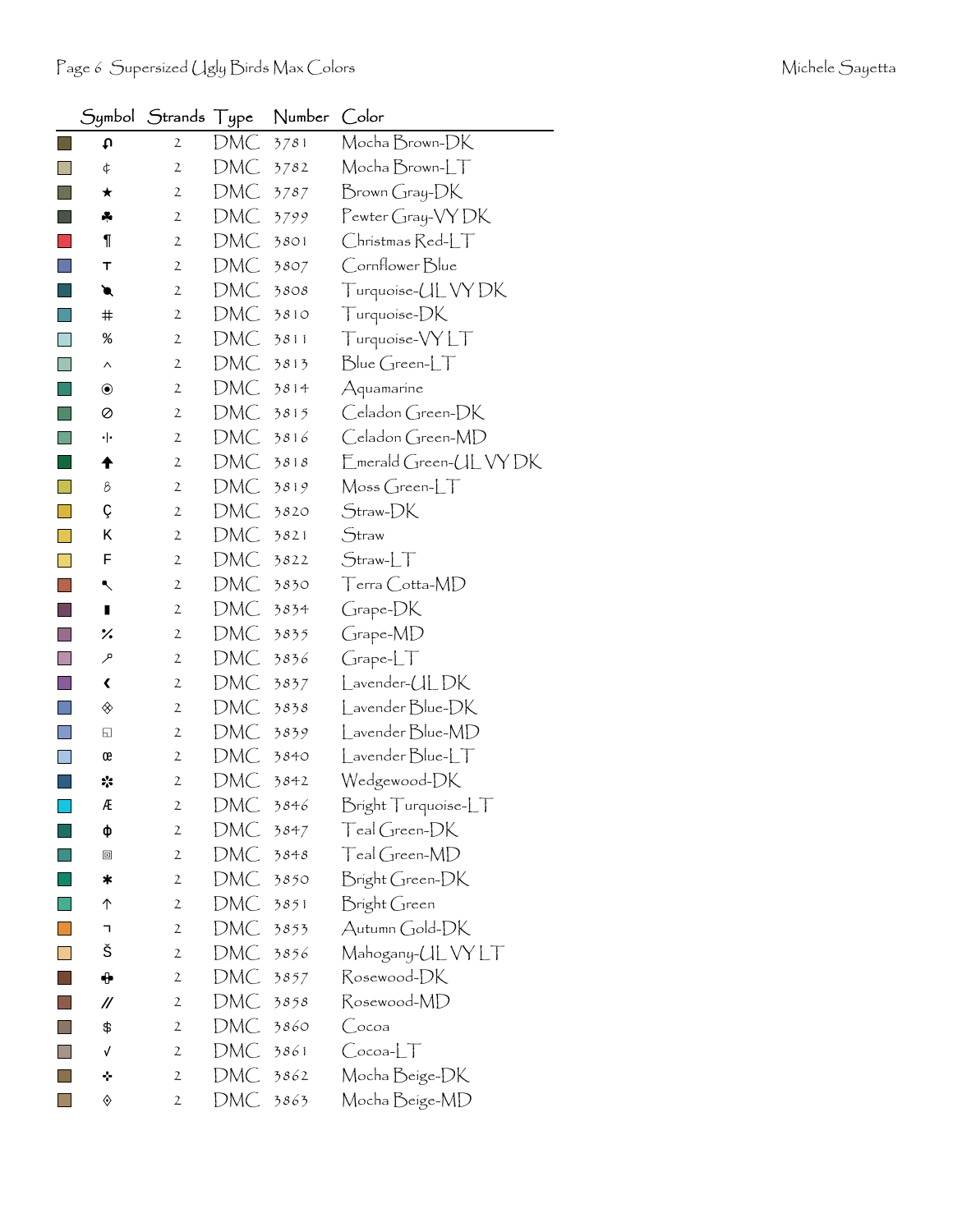## Usage Summary

Strands Per Skein: 6

Skein Length: 313.0 in

| Type               | Number | Full  | $H$ alf            |            |            |       |       |       |         |                    | Quarter Petite Back(in) Str(in) Spec(in) French Bead Skein Est. |
|--------------------|--------|-------|--------------------|------------|------------|-------|-------|-------|---------|--------------------|-----------------------------------------------------------------|
| $\blacksquare$ DMC | 150    | 2152  | $\circ$            | $\circ$    | $\circ$    | $O.O$ | $O.O$ | O.O   | $\circ$ | $\circ$            | 1.000                                                           |
| $\square$ DMC      | 152    | 4811  | $\circ$            | O          | O          | $O.O$ | O.O   | O.O   | O       | $\circ$            | 2.000                                                           |
| $\blacksquare$ DMC | 154    | 3649  | O                  | O          | O          | O.O   | O.O   | O.O   | O       | $\circ$            | 1.000                                                           |
| $\square$ DMC      | 155    | 1617  | $\circ$            | O          | O          | O.O   | O.O   | O.O   | O       | O                  | 1.000                                                           |
| $\square$ DMC      | 156    | 1211  | O                  | O          | O          | O.O   | O.O   | O.O   | O       | $\circ$            | 1.000                                                           |
| $\square$ DMC      | 159    | 1641  | O                  | O          | O          | O.O   | O.O   | O.O   | O       | O                  | 1.000                                                           |
| $\square$ DMC      | 160    | 2905  | $\circ$            | O          | O          | O.O   | O.O   | O.O   | O       | O                  | 1.000                                                           |
| $\square$ DMC      | 161    | 6684  | $\circ$            | O          | $\circ$    | $O.O$ | O.O   | O.O   | O       | $\circ$            | 2.000                                                           |
| $\square$ DMC      | 162    | 87    | O                  | O          | O          | O.O   | O.O   | O.O   | O       | $\circ$            | 1.000                                                           |
| $\square$ DMC      | 165    | 110   | $\circ$            | O          | $\circ$    | $O.O$ | O.O   | O.O   | O       | O                  | 1.000                                                           |
| $\square$ DMC      | 166    | 136   | O                  | O          | O          | O.O   | O.O   | O.O   | O       | $\circ$            | 1.000                                                           |
| $\square$ DMC      | 169    | 3645  | O                  | O          | $\circ$    | O.O   | O.O   | O.O   | O       | $\circ$            | 1.000                                                           |
| $\square$ DMC      | 208    | 2014  | $\circ$            | O          | $\circ$    | O.O   | O.O   | O.O   | O       | O                  | 1.000                                                           |
| $\square$ DMC      | 209    | 1837  | $\circ$            | O          | O          | $O.O$ | O.O   | O.O   | O       | $\circ$            | 1.000                                                           |
| $\square$ DMC      | 210    | 961   | O                  | O          | $\circ$    | O.O   | O.O   | O.O   | O       | O                  | 1.000                                                           |
| $\square$ DMC      | 211    | 308   | O                  | O          | O          | O.O   | O.O   | O.O   | O       | $\circ$            | 1.000                                                           |
| $\square$ DMC      | 225    | 1292  | O                  | $\circ$    | O          | O.O   | O.O   | O.O   | O       | $\circ$            | 1.000                                                           |
| $\blacksquare$ DMC | 300    | 6536  | $\circ$            | O          | O          | O.O   | O.O   | O.O   | O       | $\circ$            | 2.000                                                           |
| $\Box$ DMC         | 301    | 2841  | O                  | O          | O          | O.O   | O.O   | O.O   | O       | $\circ$            | 1.000                                                           |
| $\square$ DMC      | 307    | 15    | $\circ$            | $\circ$    | O          | O.O   | O.O   | O.O   | O       | $\circ$            | 1.000                                                           |
| $\blacksquare$ DMC | 310    | 23358 | O                  | O          | $\circ$    | O.O   | O.O   | O.O   | O       | $\circ$            | 7.000                                                           |
| $\blacksquare$ DMC | 317    | 7259  | O                  | O          | O          | O.O   | O.O   | O.O   | O       | $\circ$            | 2.000                                                           |
| $\square$ DMC      | 318    | 6876  | $\circ$            | O          | O          | O.O   | O.O   | O.O   | O       | $\circ$            | 2.000                                                           |
| $\square$ DMC      | 320    | 474   | O                  | O          | $\circ$    | O.O   | O.O   | O.O   | O       | $\circ$            | 1.000                                                           |
| $\blacksquare$ DMC | 321    | 536   | $\circ$            | O          | O          | O.O   | O.O   | O.O   | O       | O                  | 1.000                                                           |
| $\blacksquare$ DMC | 327    | 3277  | O                  | O          | $\circ$    | O.O   | O.O   | O.O   | O       | O                  | 1.000                                                           |
| $\square$ DMC      | 333    | 972   | $\circlearrowleft$ | $\bigcirc$ | O          | $O.O$ | O.O   | O.O   | O       | $\circ$            | 1.000                                                           |
| $\square$ DMC      | 334    | 176   | О                  |            | O          | O.O   | O.O   | O.O   |         | O                  | 1.000                                                           |
| $\square$ DMC      | 340    | 946   | $\circlearrowleft$ | O          | $\bigcirc$ | $O.O$ | O.O   | O.O   | $\circ$ | $\circlearrowleft$ | 1.000                                                           |
| $\square$ DMC      | 341    | 655   | $\circ$            | $\bigcirc$ | $\bigcirc$ | $O.O$ | O.O   | $O.O$ | O       | $\circ$            | 1.000                                                           |
| $\square$ DMC      | 350    | 975   | $\circ$            | O          | O          | $O.O$ | O.O   | O.O   | $\circ$ | $\circ$            | 1.000                                                           |
| $\square$ DMC      | 351    | 1573  | $\circ$            | O          | O          | $O.O$ | O.O   | $O.O$ | O       | $\circ$            | 1.000                                                           |
| $\square$ DMC      | 372    | 2915  | $\circ$            | O          | O          | $O.O$ | $O.O$ | $O.O$ | $\circ$ | $\circ$            | 1.000                                                           |
| $\square$ DMC      | 400    | 3615  | $\circ$            | O          | O          | $O.O$ | O.O   | $O.O$ | O       | $\circ$            | 1.000                                                           |
| $\square$ DMC      | 402    | 3187  | $\circlearrowleft$ | O          | $\bigcirc$ | $O.O$ | O.O   | O.O   | $\circ$ | $\circ$            | 1.000                                                           |
| $\blacksquare$ DMC | 413    | 4424  | $\circlearrowleft$ | $\bigcirc$ | $\circ$    | $O.O$ | $O.O$ | $O.O$ | $\circ$ | $\circ$            | 2.000                                                           |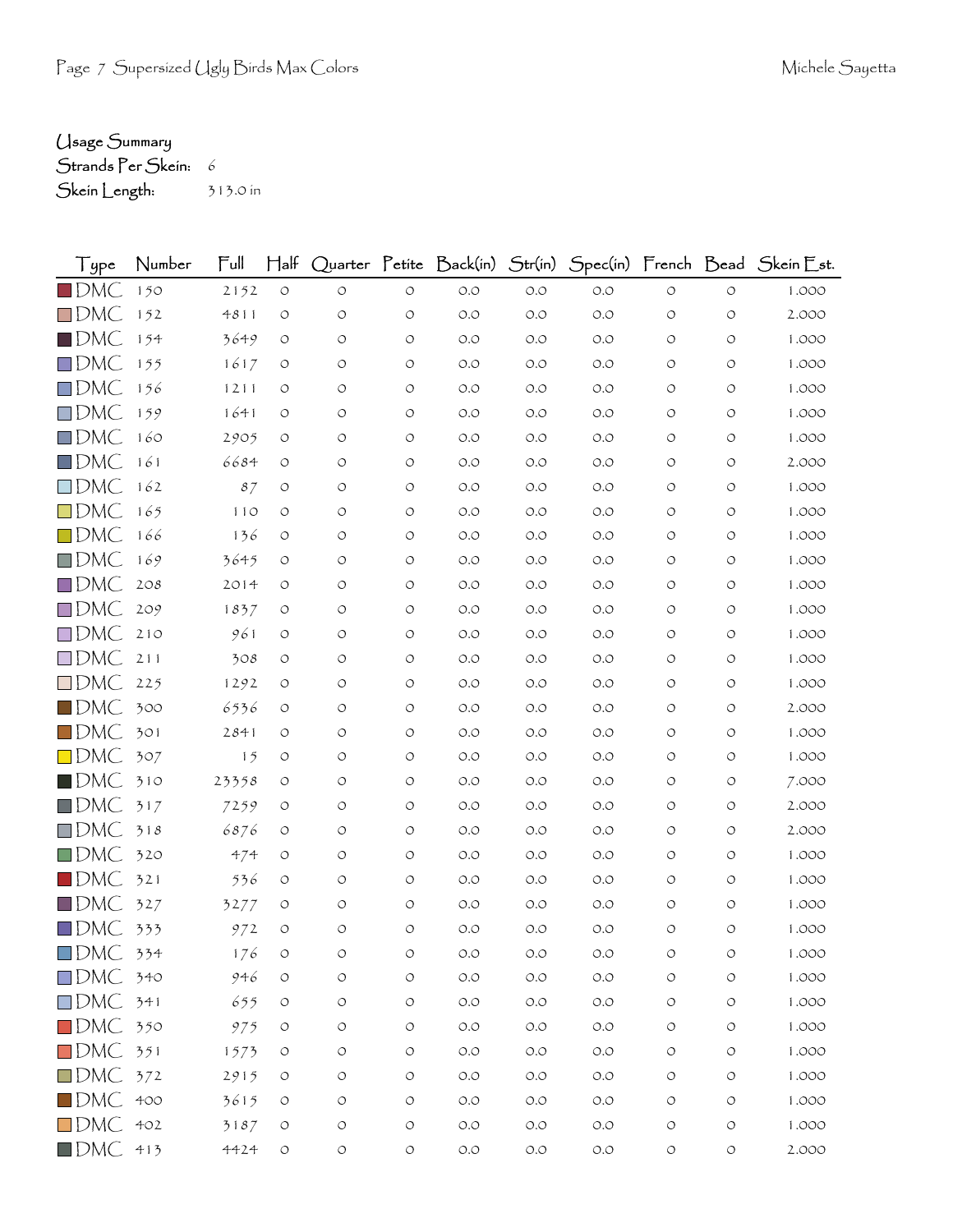| Type               | Number | Ful  | $\mathsf{H\mathsf{a}\mathsf{lf}}$ |            |                    | Quarter Petite Back(in) | Str(in) |       |                    |            | Spec(in) French Bead Skein Est. |
|--------------------|--------|------|-----------------------------------|------------|--------------------|-------------------------|---------|-------|--------------------|------------|---------------------------------|
| $\square$ DMC      | 414    | 6076 | $\circlearrowleft$                | $\circ$    | $\bigcirc$         | $O.O$                   | O.O     | $O.O$ | $\circlearrowleft$ | $\circ$    | 2.000                           |
| $\square$ DMC      | 415    | 3324 | $\circ$                           | O          | $\circ$            | O.O                     | O.O     | $O.O$ | O                  | O          | 1.000                           |
| $\blacksquare$ DMC | 433    | 2326 | O                                 | O          | $\circ$            | O.O                     | O.O     | O.O   | $\circ$            | O          | 1.000                           |
| $\square$ DMC      | 434    | 3788 | O                                 | O          | $\circ$            | $O.O$                   | O.O     | O.O   | O                  | O          | 2.000                           |
| $\square$ DMC      | 435    | 6226 | O                                 | O          | $\circ$            | O.O                     | O.O     | O.O   | O                  | O          | 2.000                           |
| $\square$ DMC      | 436    | 3821 | O                                 | O          | $\circ$            | O.O                     | O.O     | O.O   | $\circ$            | O          | 2.000                           |
| $\square$ DMC      | 445    | 219  | $\circ$                           | O          | $\circ$            | O.O                     | O.O     | O.O   | O                  | O          | 1.000                           |
| $\square$ DMC      | 451    | 3975 | O                                 | O          | $\circ$            | O.O                     | O.O     | O.O   | O                  | O          | 2.000                           |
| $\square$ DMC      | 452    | 3681 | O                                 | O          | $\circ$            | O.O                     | O.O     | O.O   | O                  | O          | 2.000                           |
| $\blacksquare$ DMC | 469    | 4837 | O                                 | O          | $\circ$            | O.O                     | O.O     | O.O   | O                  | O          | 2.000                           |
| $\square$ DMC      | 470    | 1888 | O                                 | O          | $\circ$            | O.O                     | O.O     | O.O   | O                  | O          | 1.000                           |
| $\Box$ DMC         | 471    | 1401 | O                                 | O          | $\circ$            | O.O                     | O.O     | O.O   | $\circ$            | $\circ$    | 1.000                           |
| $\blacksquare$ DMC | 498    | 2293 | O                                 | O          | O                  | O.O                     | O.O     | O.O   | O                  | O          | 1.000                           |
| $\blacksquare$ DMC | 500    | 1166 | O                                 | O          | $\circ$            | O.O                     | O.O     | O.O   | O                  | O          | 1.000                           |
| $\square$ DMC      | 517    | 1059 | O                                 | O          | $\circ$            | O.O                     | O.O     | O.O   | $\circ$            | O          | 1.000                           |
| $\blacksquare$ DMC | 520    | 2361 | O                                 | O          | $\circ$            | O.O                     | O.O     | O.O   | O                  | O          | 1.000                           |
| $\Box$ DMC         | 524    | 940  | O                                 | O          | $\circ$            | O.O                     | O.O     | O.O   | O                  | O          | 1.000                           |
| $\blacksquare$ DMC | 535    | 3186 | O                                 | O          | $\circ$            | O.O                     | O.O     | O.O   | O                  | $\circ$    | 1.000                           |
| $\square$ DMC      | 550    | 3619 | O                                 | O          | $\circ$            | O.O                     | O.O     | O.O   | O                  | O          | 1.000                           |
| $\Box$ DMC         | 552    | 1017 | O                                 | O          | $\circ$            | $O.O$                   | O.O     | O.O   | $\circ$            | O          | 1.000                           |
| $\square$ DMC      | 553    | 1890 | $\circ$                           | O          | $\circ$            | O.O                     | O.O     | O.O   | O                  | O          | 1.000                           |
| $\square$ DMC      | 554    | 444  | O                                 | O          | $\circ$            | O.O                     | O.O     | O.O   | O                  | O          | 1.000                           |
| $\square$ DMC      | 561    | 532  | $\circ$                           | O          | $\circ$            | $O.O$                   | O.O     | O.O   | $\circ$            | O          | 1.000                           |
| $\square$ DMC      | 562    | 57   | O                                 | O          | $\circ$            | $O.O$                   | O.O     | O.O   | O                  | O          | 1.000                           |
| $\blacksquare$ DMC | 580    | 6549 | O                                 | O          | O                  | O.O                     | O.O     | O.O   | O                  | O          | 2.000                           |
| $\Box$ DMC         | 581    | 2770 | O                                 | O          | $\circ$            | $O.O$                   | O.O     | O.O   | O                  | O          | 1.000                           |
| $\square$ DMC      | 597    | 199  | $\circ$                           | O          | $\circ$            | $O.O$                   | O.O     | O.O   | $\circ$            | O          | 1.000                           |
| $\square$ DMC      | 598    | 23   |                                   | O          | O                  | $O.O$                   | $O.O$   | O.O   | O                  | O          | 1.000                           |
| $\blacksquare$ DMC | 600    | 309  | $\circlearrowleft$                | O          | $\circ$            | $O.O$                   | $O.O$   | $O.O$ | $\circ$            | O          | 1.000                           |
| $\square$ DMC      | 603    | 73   | O                                 | $\bigcirc$ | $\circ$            | $O.O$                   | $O.O$   | $O.O$ | O                  | $\circ$    | 1.000                           |
| $\square$ DMC      | 604    | 57   | O                                 | O          | O                  | $O.O$                   | O.O     | $O.O$ | $\circ$            | $\circ$    | 1.000                           |
| $\blacksquare$ DMC | 606    | 367  | $\circ$                           | O          | $\circ$            | $O.O$                   | O.O     | $O.O$ | $\circ$            | $\circ$    | 1.000                           |
| $\blacksquare$ DMC | 610    | 2089 | O                                 | O          | $\circ$            | $O.O$                   | $O.O$   | O.O   | $\circ$            | $\circ$    | 1.000                           |
| $\square$ DMC      | 640    | 3699 | O                                 | O          | $\circ$            | $O.O$                   | $O.O$   | O.O   | $\circ$            | $\circ$    | 2.000                           |
| $\blacksquare$ DMC | 645    | 4983 | O                                 | O          | $\circ$            | $O.O$                   | $O.O$   | $O.O$ | O                  | O          | 2.000                           |
| $\square$ DMC      | 647    | 3522 | O                                 | O          | $\circlearrowleft$ | $O.O$                   | O.O     | O.O   | $\circ$            | O          | 1.000                           |
| $\square$ DMC      | 648    | 3100 | O                                 | O          | $\circ$            | $O.O$                   | O.O     | $O.O$ | O                  | O          | 1.000                           |
| $\blacksquare$ DMC | 666    | 1075 | $\circ$                           | O          | O                  | $O.O$                   | O.O     | $O.O$ | $\circ$            | $\circ$    | 1.000                           |
| $\Box$ DMC         | 677    | 1068 | O                                 | O          | $\circ$            | $O.O$                   | $O.O$   | $O.O$ | $\circ$            | $\circ$    | 1.000                           |
| $\blacksquare$ DMC | 700    | 449  | O                                 | O          | $\circ$            | $O.O$                   | $O.O$   | $O.O$ | O                  | $\circ$    | 1.000                           |
| $\square$ DMC      | 702    | 68   | O                                 | O          | O                  | $O.O$                   | $O.O$   | $O.O$ | O                  | $\bigcirc$ | 1.000                           |
| DMC 704            |        | 423  | $\bigcirc$                        | O          | $\circlearrowleft$ | $O.O$                   | $O.O$   | $O.O$ | $\circlearrowleft$ | $\bigcirc$ | 1.000                           |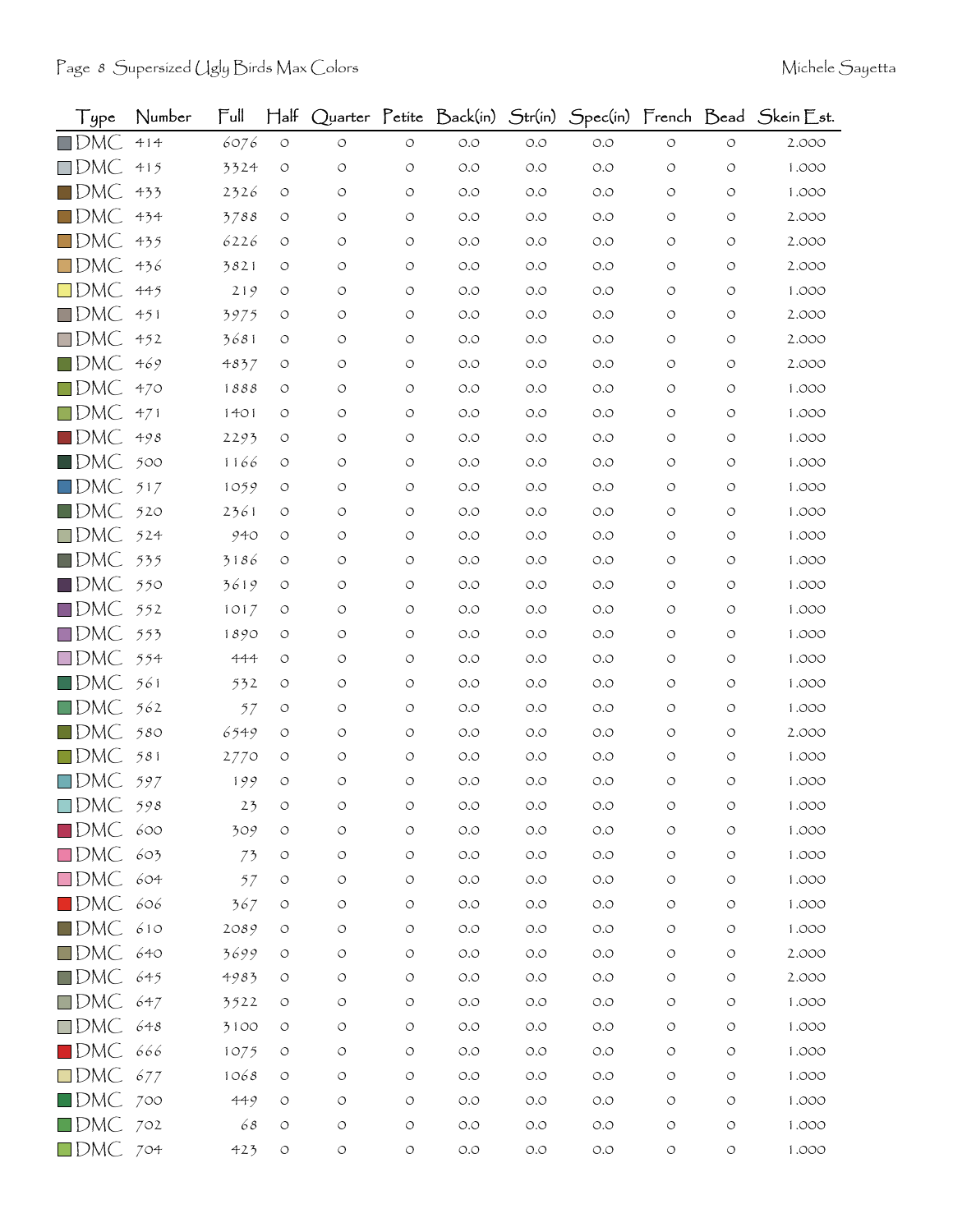| Type               | Number | Full  | $\mathsf{H\mathsf{a}\mathsf{lf}}$ |            |                    | Quarter Petite Back(in) | Str(in) |       |                    |                    | Spec(in) French Bead Skein Est. |
|--------------------|--------|-------|-----------------------------------|------------|--------------------|-------------------------|---------|-------|--------------------|--------------------|---------------------------------|
| $\blacksquare$ DMC | 718    | 679   | $\circ$                           | $\circ$    | $\circ$            | $O.O$                   | O.O     | $O.O$ | $\circ$            | $\circ$            | 1.000                           |
| $\blacksquare$ DMC | 720    | 1838  | $\circ$                           | O          | O                  | O.O                     | O.O     | $O.O$ | O                  | O                  | 1.000                           |
| $\square$ DMC      | 721    | 1255  | O                                 | O          | O                  | O.O                     | O.O     | O.O   | O                  | O                  | 1.000                           |
| $\square$ DMC      | 726    | 234   | O                                 | O          | $\circ$            | $O.O$                   | O.O     | O.O   | O                  | O                  | 1.000                           |
| $\square$ DMC      | 728    | 712   | O                                 | O          | O                  | O.O                     | O.O     | O.O   | O                  | O                  | 1.000                           |
| $\square$ DMC      | 729    | 986   | O                                 | O          | $\circ$            | O.O                     | O.O     | O.O   | O                  | O                  | 1.000                           |
| $\blacksquare$ DMC | 730    | 1849  | O                                 | O          | $\circ$            | O.O                     | O.O     | O.O   | O                  | O                  | 1.000                           |
| $\square$ DMC      | 732    | 1452  | O                                 | O          | $\circ$            | O.O                     | O.O     | O.O   | O                  | O                  | 1.000                           |
| $\square$ DMC      | 733    | 930   | O                                 | O          | $\circ$            | O.O                     | O.O     | O.O   | O                  | O                  | 1.000                           |
| $\square$ DMC      | 738    | 1818  | O                                 | O          | $\circ$            | O.O                     | O.O     | O.O   | O                  | O                  | 1.000                           |
| $\square$ DMC      | 741    | 46    | O                                 | O          | $\circ$            | O.O                     | O.O     | O.O   | O                  | O                  | 1.000                           |
| $\square$ DMC      | 744    | 193   | O                                 | O          | $\circ$            | O.O                     | O.O     | O.O   | O                  | O                  | 1.000                           |
| $\square$ DMC      | 754    | 5579  | O                                 | O          | O                  | O.O                     | O.O     | O.O   | O                  | O                  | 2.000                           |
| $\square$ DMC      | 760    | 1438  | O                                 | O          | O                  | O.O                     | O.O     | O.O   | O                  | O                  | 1.000                           |
| $\square$ DMC      | 775    | 108   | O                                 | O          | $\circ$            | O.O                     | O.O     | O.O   | O                  | O                  | 1.000                           |
| $\blacksquare$ DMC | 779    | 3843  | O                                 | O          | $\circ$            | O.O                     | O.O     | O.O   | O                  | O                  | 2.000                           |
| $\blacksquare$ DMC | 780    | 2036  | O                                 | O          | $\circ$            | O.O                     | O.O     | O.O   | O                  | O                  | 1.000                           |
| $\square$ DMC      | 782    | 1930  | O                                 | O          | $\circ$            | O.O                     | O.O     | O.O   | O                  | $\circ$            | 1.000                           |
| $\square$ DMC      | 783    | 2770  | O                                 | O          | $\circ$            | O.O                     | O.O     | O.O   | O                  | O                  | 1.000                           |
| $\square$ DMC      | 791    | 4883  | O                                 | O          | $\circ$            | $O.O$                   | O.O     | O.O   | O                  | O                  | 2.000                           |
| $\square$ DMC      | 792    | 5140  | $\circ$                           | O          | O                  | O.O                     | O.O     | O.O   | O                  | O                  | 2.000                           |
| $\square$ DMC      | 793    | 562   | O                                 | O          | O                  | O.O                     | O.O     | O.O   | O                  | O                  | 1.000                           |
| $\square$ DMC      | 794    | 598   | $\circ$                           | O          | $\circ$            | O.O                     | O.O     | O.O   | O                  | O                  | 1.000                           |
| $\square$ DMC      | 796    | 3500  | O                                 | O          | O                  | O.O                     | O.O     | O.O   | O                  | O                  | 1.000                           |
| $\square$ DMC      | 797    | 4162  | O                                 | O          | O                  | O.O                     | O.O     | O.O   | O                  | O                  | 2.000                           |
| $\square$ DMC      | 798    | 328   | O                                 | O          | $\circ$            | $O.O$                   | O.O     | O.O   | O                  | O                  | 1.000                           |
| $\square$ DMC      | 799    | 427   | $\circ$                           | O          | $\circ$            | $O.O$                   | O.O     | O.O   | $\circ$            | O                  | 1.000                           |
| $\square$ DMC      | 800    | 161   |                                   | O          | O                  | $O.O$                   | $O.O$   | O.O   | O                  | O                  | 1.000                           |
| $\blacksquare$ DMC | 801    | 1185  | $\circlearrowleft$                | O          | $\circ$            | $O.O$                   | $O.O$   | $O.O$ | $\circlearrowleft$ | $\circlearrowleft$ | 1.000                           |
| $\blacksquare$ DMC | 803    | 1138  | O                                 | $\bigcirc$ | $\circ$            | $O.O$                   | $O.O$   | $O.O$ | $\circ$            | $\circ$            | 1.000                           |
| $\square$ DMC      | 807    | 412   | O                                 | O          | O                  | $O.O$                   | $O.O$   | $O.O$ | $\circ$            | $\circ$            | 1.000                           |
| $\square$ DMC      | 809    | 788   | $\circ$                           | O          | $\circ$            | $O.O$                   | $O.O$   | $O.O$ | $\circ$            | $\circ$            | 1.000                           |
| $\blacksquare$ DMC | 814    | 14725 | $\circ$                           | O          | $\circ$            | $O.O$                   | $O.O$   | $O.O$ | $\circ$            | $\circ$            | 5.000                           |
| $\blacksquare$ DMC | 815    | 5681  | O                                 | O          | $\circ$            | $O.O$                   | $O.O$   | $O.O$ | $\circ$            | $\circ$            | 2.000                           |
| $\blacksquare$ DMC | 817    | 6488  | O                                 | O          | $\circ$            | $O.O$                   | $O.O$   | $O.O$ | $\circ$            | $\circ$            | 2.000                           |
| $\square$ DMC      | 819    | 6010  | $\circ$                           | O          | $\circlearrowleft$ | $O.O$                   | O.O     | O.O   | $\circ$            | O                  | 2.000                           |
| $\blacksquare$ DMC | 820    | 10025 | $\circ$                           | O          | $\circ$            | $O.O$                   | $O.O$   | $O.O$ | $\circ$            | O                  | 3.000                           |
| $\blacksquare$ DMC | 823    | 4165  | O                                 | O          | O                  | $O.O$                   | $O.O$   | $O.O$ | $\circ$            | $\circ$            | 2.000                           |
| $\square$ DMC      | 825    | 552   | O                                 | O          | $\circ$            | $O.O$                   | $O.O$   | $O.O$ | $\circ$            | $\circ$            | 1.000                           |
| $\square$ DMC      | 826    | 518   | O                                 | O          | $\circ$            | $O.O$                   | $O.O$   | $O.O$ | $\circ$            | $\circ$            | 1.000                           |
| $\blacksquare$ DMC | 831    | 1770  | O                                 | O          | O                  | $O.O$                   | $O.O$   | $O.O$ | O                  | $\bigcirc$         | 1.000                           |
| $\Box$ DMC         | 832    | 1940  | $\bigcirc$                        | O          | $\circlearrowleft$ | $O.O$                   | $O.O$   | $O.O$ | $\circlearrowleft$ | $\bigcirc$         | 1.000                           |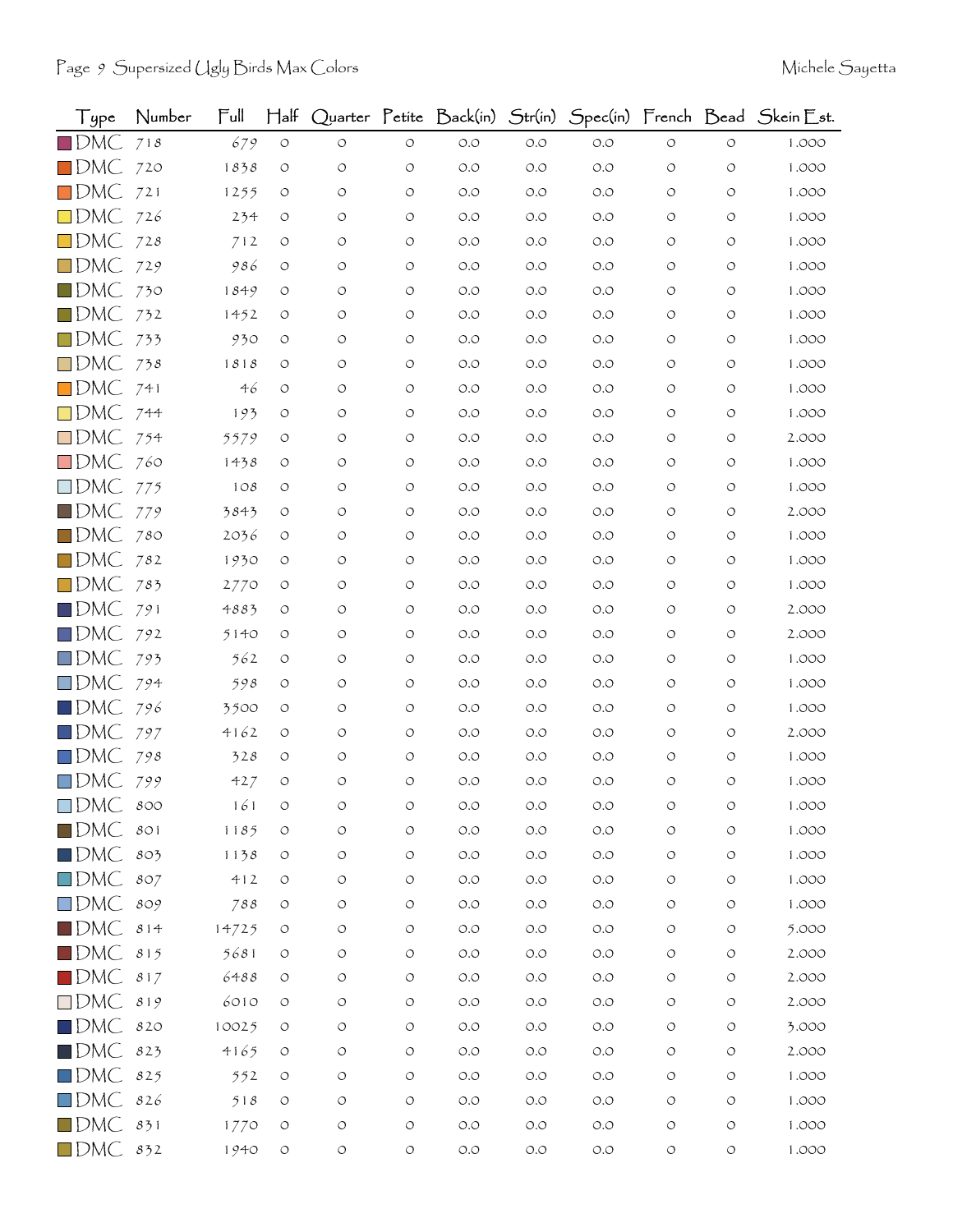| Type                   | Number | Ful   | $\mathsf{H\mathsf{a}\mathsf{lf}}$ |            |                    | Quarter Petite Back(in) | Str(in) |       |                    |            | Spec(in) French Bead Skein Est. |
|------------------------|--------|-------|-----------------------------------|------------|--------------------|-------------------------|---------|-------|--------------------|------------|---------------------------------|
| $\square$ DMC          | 833    | 1285  | $\circlearrowleft$                | $\circ$    | $\circ$            | $O.O$                   | O.O     | $O.O$ | $\circ$            | $\circ$    | 1.000                           |
| $\square$ DMC          | 834    | 557   | $\circ$                           | O          | $\circ$            | O.O                     | O.O     | $O.O$ | O                  | O          | 1.000                           |
| $\blacksquare$ DMC     | 838    | 2180  | O                                 | O          | $\circ$            | O.O                     | O.O     | O.O   | $\circ$            | O          | 1.000                           |
| $\square$ DMC          | 842    | 4344  | O                                 | O          | $\circ$            | $O.O$                   | O.O     | O.O   | O                  | O          | 2.000                           |
| $\square$ DMC          | 890    | 33324 | O                                 | O          | $\circ$            | O.O                     | O.O     | O.O   | O                  | O          | 10.000                          |
| $\square$ DMC          | 894    | 55    | O                                 | O          | $\circ$            | $O.O$                   | O.O     | O.O   | $\circ$            | O          | 1.000                           |
| $\blacksquare$ DMC     | 895    | 2720  | O                                 | O          | $\circ$            | O.O                     | O.O     | O.O   | O                  | O          | 1.000                           |
| $\blacksquare$ DMC     | 898    | 2927  | O                                 | O          | $\circ$            | O.O                     | O.O     | O.O   | O                  | O          | 1.000                           |
| $\square$ DMC          | 899    | 261   | O                                 | O          | $\circ$            | O.O                     | O.O     | O.O   | O                  | $\circ$    | 1.000                           |
| $\blacksquare$ DMC     | 900    | 1854  | O                                 | O          | $\circ$            | O.O                     | O.O     | O.O   | O                  | O          | 1.000                           |
| $\blacksquare$ DMC     | 904    | 13052 | $\circ$                           | O          | O                  | O.O                     | O.O     | O.O   | O                  | O          | 4.000                           |
| $\blacksquare$ DMC     | 905    | 9661  | O                                 | O          | $\circ$            | O.O                     | O.O     | O.O   | $\circ$            | $\circ$    | 3.000                           |
| $\square$ DMC          | 906    | 1832  | O                                 | O          | O                  | O.O                     | O.O     | O.O   | O                  | O          | 1.000                           |
| $\blacksquare$ DMC     | 909    | 449   | O                                 | O          | $\circ$            | O.O                     | O.O     | O.O   | O                  | O          | 1.000                           |
| $\square$ DMC          | 911    | 318   | O                                 | O          | $\circ$            | O.O                     | O.O     | O.O   | $\circ$            | $\circ$    | 1.000                           |
| $\square$ DMC          | 913    | 28    | O                                 | O          | $\circ$            | $O.O$                   | O.O     | O.O   | O                  | O          | 1.000                           |
| $\blacksquare$ DMC     | 915    | 7879  | O                                 | O          | $\circ$            | O.O                     | O.O     | O.O   | O                  | O          | 3.000                           |
| $\square$ DMC          | 917    | 3073  | O                                 | O          | $\circ$            | O.O                     | O.O     | O.O   | O                  | $\circ$    | 1.000                           |
| $\square$ DMC          | 918    | 3482  | O                                 | O          | $\circ$            | O.O                     | O.O     | O.O   | O                  | O          | 1.000                           |
| $\blacksquare$ DMC     | 919    | 2602  | O                                 | O          | $\circ$            | $O.O$                   | O.O     | O.O   | $\circ$            | O          | 1.000                           |
| $\square$ DMC          | 920    | 2013  | $\circ$                           | O          | $\circ$            | O.O                     | O.O     | O.O   | O                  | O          | 1.000                           |
| $\square$ DMC          | 921    | 1934  | O                                 | O          | $\circ$            | O.O                     | O.O     | O.O   | O                  | O          | 1.000                           |
| $\square$ DMC          | 922    | 988   | O                                 | O          | $\circ$            | O.O                     | O.O     | O.O   | $\circ$            | O          | 1.000                           |
| $\square$ DMC          | 927    | 1161  | O                                 | O          | O                  | O.O                     | O.O     | O.O   | O                  | O          | 1.000                           |
| $\blacksquare$ DMC     | 930    | 5651  | O                                 | O          | O                  | O.O                     | O.O     | O.O   | O                  | O          | 2.000                           |
| $\blacksquare$ DMC     | 934    | 15166 | O                                 | O          | $\circ$            | $O.O$                   | O.O     | O.O   | O                  | O          | 5.000                           |
| $\blacksquare$ DMC     | 935    | 3759  | O                                 | O          | $\circ$            | $O.O$                   | O.O     | O.O   | O                  | O          | 2.000                           |
| $\blacksquare$ DMC     | 936    | 20910 |                                   | O          | O                  | $O.O$                   | $O.O$   | O.O   | O                  | O          | 6.000                           |
| $\blacksquare$ DMC     | 937    | 4641  | O                                 | O          | $\circ$            | $O.O$                   | $O.O$   | $O.O$ | $\circ$            | $\circ$    | 2.000                           |
| $\blacksquare$ DMC     | 938    | 14311 | $\circ$                           | $\bigcirc$ | $\circlearrowleft$ | $O.O$                   | $O.O$   | $O.O$ | $\circ$            | $\circ$    | 4.000                           |
| $\blacksquare$ DMC     | 939    | 2341  | O                                 | O          | O                  | $O.O$                   | O.O     | $O.O$ | $\circ$            | $\circ$    | 1.000                           |
| $\square$ DMC          | 943    | 4202  | $\circ$                           | O          | $\circlearrowleft$ | $O.O$                   | O.O     | $O.O$ | $\circ$            | $\circ$    | 2.000                           |
| $\blacksquare$ DMC     | 946    | 809   | O                                 | O          | $\circ$            | $O.O$                   | $O.O$   | $O.O$ | $\circ$            | $\circ$    | 1.000                           |
| $\blacksquare$ DMC     | 947    | 69    | O                                 | O          | $\circ$            | $O.O$                   | $O.O$   | $O.O$ | $\circ$            | $\circ$    | 1.000                           |
| $\square$ DMC          | 958    | 608   | O                                 | O          | $\circ$            | $O.O$                   | $O.O$   | $O.O$ | $\circ$            | $\circ$    | 1.000                           |
| $\square$ DMC          | 959    | 274   | $\circ$                           | O          | $\circlearrowleft$ | $O.O$                   | O.O     | O.O   | $\circ$            | O          | 1.000                           |
| $\square$ DMC          | 964    | 63    | O                                 | O          | $\circ$            | $O.O$                   | $O.O$   | $O.O$ | $\circ$            | $\circ$    | 1.000                           |
| $\square$ DMC          | 970    | 422   | O                                 | O          | O                  | $O.O$                   | O.O     | $O.O$ | $\circ$            | $\circ$    | 1.000                           |
| $\Box$ DMC             | 976    | 1377  | O                                 | O          | $\circ$            | $O.O$                   | $O.O$   | $O.O$ | $\circ$            | $\circ$    | 1.000                           |
| $\square$ DMC          | 977    | 1723  | $\circ$                           | O          | $\circ$            | O.O                     | $O.O$   | $O.O$ | $\circ$            | $\circ$    | 1.000                           |
| $\blacksquare$ DMC 986 |        | 439   | O                                 | O          | O                  | $O.O$                   | $O.O$   | $O.O$ | O                  | $\bigcirc$ | 1.000                           |
| DMC 987                |        | 597   | $\circlearrowleft$                | O          | $\circlearrowleft$ | $O.O$                   | $O.O$   | $O.O$ | $\circlearrowleft$ | $\bigcirc$ | 1.000                           |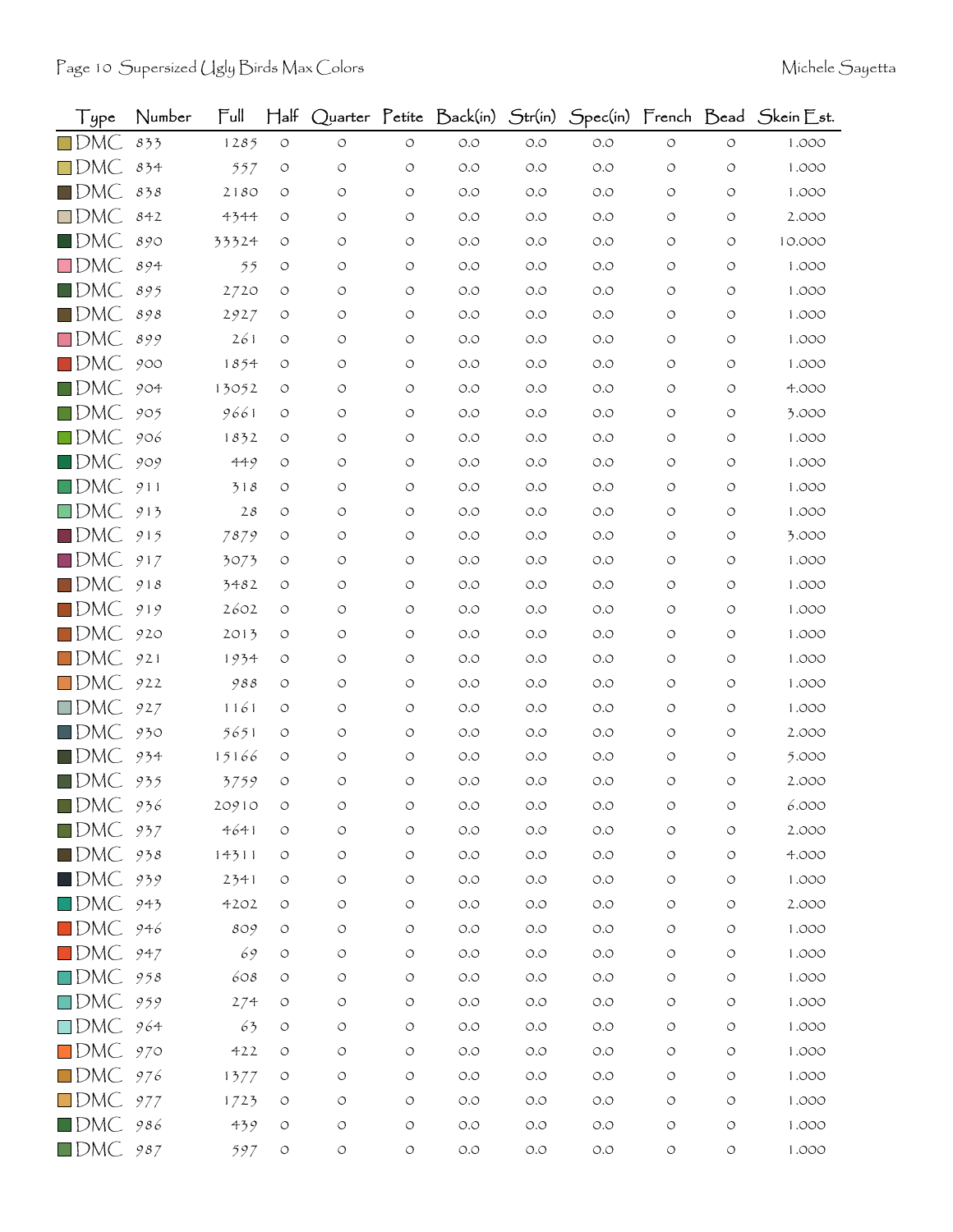| Type               | Number | Full  | $H$ alf    |         |                    | Quarter Petite Back(in) | Str(in) |       |            |                    | Spec(in) French Bead Skein Est. |
|--------------------|--------|-------|------------|---------|--------------------|-------------------------|---------|-------|------------|--------------------|---------------------------------|
| $\square$ DMC      | 996    | 393   | $\circ$    | $\circ$ | $\circ$            | $O.O$                   | $O.O$   | O.O   | $\circ$    | $\circ$            | 1.000                           |
| $\Box$ DMC         | 3011   | 2478  | O          | O       | $\circ$            | O.O                     | O.O     | O.O   | O          | O                  | 1.000                           |
| $\Box$ DMC         | 3012   | 2544  | O          | O       | O                  | O.O                     | O.O     | O.O   | O          | O                  | 1.000                           |
| $\blacksquare$ DMC | 3021   | 3771  | O          | O       | O                  | O.O                     | O.O     | O.O   | O          | O                  | 2.000                           |
| $\square$ DMC      | 3022   | 1920  | O          | O       | O                  | O.O                     | O.O     | O.O   | O          | O                  | 1.000                           |
| $\square$ DMC      | 3023   | 779   | O          | O       | $\circ$            | O.O                     | O.O     | O.O   | O          | O                  | 1.000                           |
| $\blacksquare$ DMC | 3031   | 5602  | O          | O       | $\circ$            | O.O                     | O.O     | 0.0   | O          | O                  | 2.000                           |
| $\square$ DMC      | 3033   | 3365  | O          | O       | $\circ$            | O.O                     | O.O     | O.O   | O          | O                  | 1.000                           |
| $\Box$ DMC         | 3041   | 3992  | O          | $\circ$ | $\circ$            | O.O                     | O.O     | O.O   | O          | O                  | 2.000                           |
| $\square$ DMC      | 3042   | 3418  | O          | O       | $\circ$            | O.O                     | O.O     | O.O   | O          | O                  | 1.000                           |
| $\square$ DMC      | 3051   | 5142  | O          | O       | O                  | O.O                     | O.O     | O.O   | O          | O                  | 2.000                           |
| $\square$ DMC      | 3072   | 3843  | O          | O       | $\circ$            | O.O                     | O.O     | O.O   | O          | O                  | 2.000                           |
| $\square$ DMC      | 3078   | 5215  | O          | O       | $\circ$            | O.O                     | O.O     | O.O   | O          | O                  | 2.000                           |
| $\square$ DMC      | 3328   | 1787  | O          | O       | $\circ$            | O.O                     | O.O     | O.O   | O          | O                  | 1.000                           |
| $\blacksquare$ DMC | 3345   | 900   | O          | O       | $\circ$            | O.O                     | O.O     | O.O   | O          | O                  | 1.000                           |
| $\square$ DMC      | 3346   | 3464  | O          | O       | $\circ$            | O.O                     | O.O     | O.O   | O          | O                  | 1.000                           |
| $\square$ DMC      | 3348   | 333   | O          | O       | $\circ$            | O.O                     | O.O     | O.O   | O          | O                  | 1.000                           |
| $\square$ DMC      | 3350   | 1480  | O          | O       | $\circ$            | O.O                     | O.O     | O.O   | O          | O                  | 1.000                           |
| $\square$ DMC      | 3364   | 2006  | O          | O       | $\circ$            | O.O                     | O.O     | O.O   | O          | O                  | 1.000                           |
| $\blacksquare$ DMC | 3371   | 28148 | O          | O       | $\circ$            | O.O                     | O.O     | O.O   | O          | O                  | 8.000                           |
| $\square$ DMC      | 3687   | 2235  | O          | O       | $\circ$            | O.O                     | O.O     | O.O   | O          | O                  | 1.000                           |
| $\square$ DMC      | 3688   | 1350  | O          | O       | O                  | O.O                     | O.O     | O.O   | O          | O                  | 1.000                           |
| $\square$ DMC      | 3689   | 430   | O          | O       | $\circ$            | O.O                     | O.O     | O.O   | O          | O                  | 1.000                           |
| $\square$ DMC      | 3705   | 207   | O          | O       | O                  | O.O                     | O.O     | O.O   | O          | O                  | 1.000                           |
| $\Box$ DMC         | 3721   | 4482  | O          | $\circ$ | O                  | O.O                     | O.O     | O.O   | O          | O                  | 2.000                           |
| $\square$ DMC      | 3722   | 5189  | O          | O       | $\circ$            | O.O                     | O.O     | O.O   | O          | O                  | 2.000                           |
| $\square$ DMC      | 3727   | 1575  | O          | O       | $\circ$            | O.O                     | O.O     | O.O   | O          | O                  | 1.000                           |
| $\blacksquare$ DMC | 3731   | 1907  | O          |         | O                  | O.O                     | O.O     | O.O   |            |                    | 1.000                           |
| $\square$ DMC      | 3747   | 220   | O          | O       | $\circlearrowleft$ | $O.O$                   | O.O     | O.O   | $\circ$    | O                  | 1.000                           |
| $\blacksquare$ DMC | 3750   | 3204  | O          | O       | $\circlearrowleft$ | $O.O$                   | $O.O$   | O.O   | $\circ$    | $\circ$            | 1.000                           |
| $\square$ DMC      | 3760   | 856   | O          | O       | $\circlearrowleft$ | $O.O$                   | $O.O$   | O.O   | O          | O                  | 1.000                           |
| $\square$ DMC      | 3765   | 977   | O          | O       | $\circlearrowleft$ | $O.O$                   | O.O     | O.O   | O          | O                  | 1.000                           |
| $\square$ DMC      | 3766   | 183   | O          | O       | $\circ$            | $O.O$                   | $O.O$   | O.O   | $\circ$    | $\circ$            | 1.000                           |
| $\square$ DMC      | 3770   | 1302  | O          | O       | $\circ$            | $O.O$                   | $O.O$   | $O.O$ | O          | O                  | 1.000                           |
| $\square$ DMC      | 3771   | 3475  | O          | O       | $\circ$            | $O.O$                   | $O.O$   | O.O   | $\circ$    | O                  | 1.000                           |
| $\square$ DMC      | 3776   | 2209  | $\bigcirc$ | O       | $\circlearrowleft$ | $O.O$                   | $O.O$   | O.O   | $\circ$    | O                  | 1.000                           |
| $\square$ DMC      | 3778   | 5630  | $\circ$    | O       | $\circlearrowleft$ | O.O                     | $O.O$   | O.O   | O          | O                  | 2.000                           |
| $\square$ DMC      | 3779   | 3851  | O          | O       | $\circ$            | $O.O$                   | O.O     | O.O   | O          | O                  | 2.000                           |
| $\blacksquare$ DMC | 3781   | 1859  | O          | O       | $\circlearrowleft$ | $O.O$                   | $O.O$   | O.O   | $\circ$    | $\circ$            | 1.000                           |
| $\square$ DMC      | 3782   | 1574  | O          | O       | $\circ$            | $O.O$                   | $O.O$   | $O.O$ | $\circ$    | O                  | 1.000                           |
| $\blacksquare$ DMC | 3787   | 4360  | O          | O       | $\circlearrowleft$ | $O.O$                   | $O.O$   | O.O   | O          | $\circlearrowleft$ | 2.000                           |
| $\blacksquare$ DMC | 3799   | 5033  | O          | O       | $\circlearrowleft$ | $O.O$                   | $O.O$   | $O.O$ | $\bigcirc$ | $\circlearrowleft$ | 2.000                           |